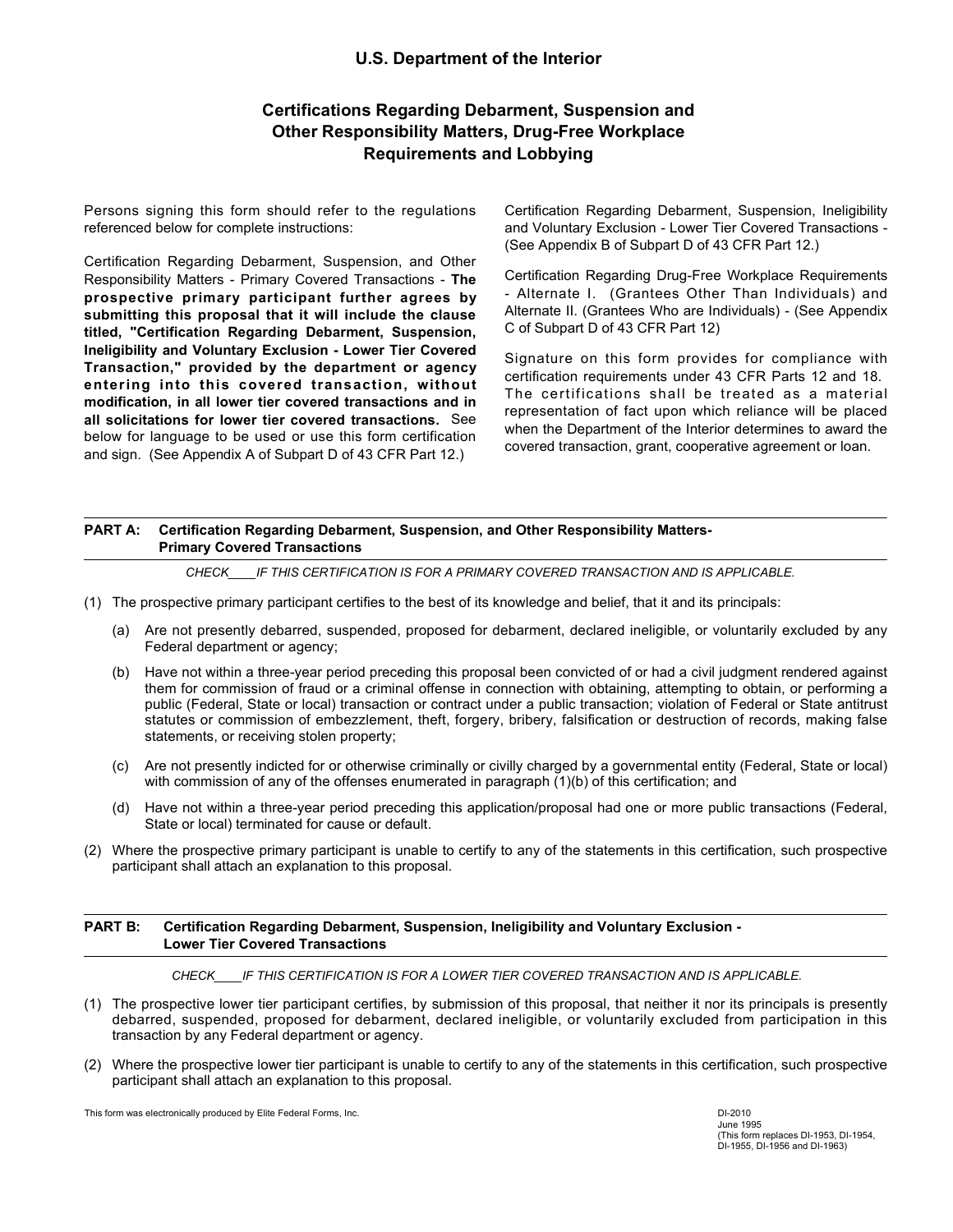#### PART C: Certification Regarding Drug-Free Workplace Requirements

CHECK IF THIS CERTIFICATION IS FOR AN APPLICANT WHO IS NOT AN INDIVIDUAL.

Alternate I. (Grantees Other Than Individuals)

- **PART C:** Certification Regarding Drug-Free Workplace Requirements<br>
CHECK LF THIS CERTIFICATION IS FOR AN APPLICANT WHO IS NOT AN INDIVIDUAL.<br>
Alternate I. (Grantees Other Than Individuals)<br>
A. The grantee certifies that i RT C: Certification Regarding Drug-Free Workplace Requirements<br>
CHECK\_\_IF THIS CERTIFICATION IS FOR AN APPLICANT WHO IS NOT AN INDIVIDUAL.<br>
The grantee certifies that it will or continue to provide a drug-free workplace by use of a controlled substance is prohibited in the grantee's workplace and specifying the actions that will be taken against employees for violation of such prohibition; (b) Establishing and the produce of the grander of the granite of the granite of the granite (c) Medicine and the produce and specific and the granite certifies that it will or continue to provide a drug-free workplace by: RT C: **Certification Regarding Drug-Free Workplace Requirements**<br>
CHECK FT THIS CERTIFICATION IS FOR AN APPLICANT WHO IS NOT AN INDIVIDUAL.<br>
The grantee certifies that It will or continue to provide a drug-free workplace RT C: **Certification Regarding Drug-Free Workplace Requirements**<br>  $CHECK_{\_}/FTHIS CERTHECATION IS FOR ANAPELCANT WHOIS NOT AN INDIVIDUAL.$ <br>
That employees that the unleavidal manufacture, distribution, dispensing, possession, or<br>
(a) Publishing a statement no
	- - (1) The dangers of drug abuse in the workplace;
		- (2) The grantee's policy of maintaining a drug-free workplace;
		- (3) Any available drug counseling, rehabilitation, and employee assistance programs; and
		- (4) The penalties that may be imposed upon employees for drug abuse violations occurring in the workplace;
	- statement required by paragraph (a);
	- the employee will --
		- (1) Abide by the terms of the statement; and
		- (2) Notify the employer in writing of his or her conviction for a violation of a criminal drug statute occurring in the workplace no later than five calendar days after such conviction;
- **ET C: Contification Regarding Drug-Free Workplace Requirements**<br>
CHECK\_\_IF THIS CERTIFICATION IS FOR AN APPLICANT WHO IS NOT AN INDIVIDUAL.<br>
That is calendar the agency in the agency in the granite controlled substance employee or otherwise receiving actual notice of such conviction. Employers of convicted employees must provide notice, including position title, to every grant officer on whose grant activity the convicted employee was working, unless the Federal agency has designated a central point for the receipt of such notices. Notice shall include the identification number(s) of each affected grant; mate 1. (Grantees Other Than Individuals)<br>
The grantee certifies that it will or continue to provide a drug-free workplace by:<br>
The grantee of the following employees that the unlawful manufacture, distribution, dispensing (b) Establishing an ongoing drug-free awareness program to inform employees about-<br>
(2) The grantes's policy of maintaining a drug-free workplace;<br>
(2) Any available drug counseling, rehabilitation, and employee assistanc (3) Any available drug counseling, in-mailitation, and employee somes assistance programs; and the space provided below the state in molecule state in the space of the state in the state in the state in the state in the s
	- respect to any employee who is so convicted --
		- (1) Taking appropriate personnel action against such an employee, up to and including termination, consistent with the requirements of the Rehabilitation Act of 1973, as amended; or
		- (2) Requiring such employee to participate satisfactorily in a drug abuse assistance or rehabilitation program approved for such purposes by a Federal, State, or local health, law enforcement, or other appropriate agency;
	- (c), (d), (e) and (f).

specific grant:

Place of Performance (Street address, city, county, state, zip code)

Check if there are workplaces on files that are not identified here.

#### PART D: Certification Regarding Drug-Free Workplace Requirements

CHECK IF THIS CERTIFICATION IS FOR AN APPLICANT WHO IS AN INDIVIDUAL.

Alternate II. (Grantees Who Are Individuals)

- distribution, dispensing, possession, or use of a controlled substance in conducting any activity with the grant;
- (g) Making a pool aftilt effort to continue to maintain a drug-free workplace through implementation of paragraphs (a) (b), (c), (d), (e) and (f).<br>
(c), (d), (e) and (f).<br>
(c), (d), (e) and (f).<br>
The grantee may insert in The grante may insert in the space provided below the ste(s) for the performance of work done in connection with the<br>offic grant:<br>  $\begin{array}{rcl}\n\text{The grante may insert the degrees of lines that are not identified here.}\n\end{array}$ <br>
EXT D: Certification Regarding Drug-Free Workplace R or she will report the conviction, in writing, within 10 calendar days of the conviction, to the grant officer or other designee, unless the Federal agency designates a central point for the receipt of such notices. When notice is made to such a central point, it shall include the identification number(s) of each affected grant.